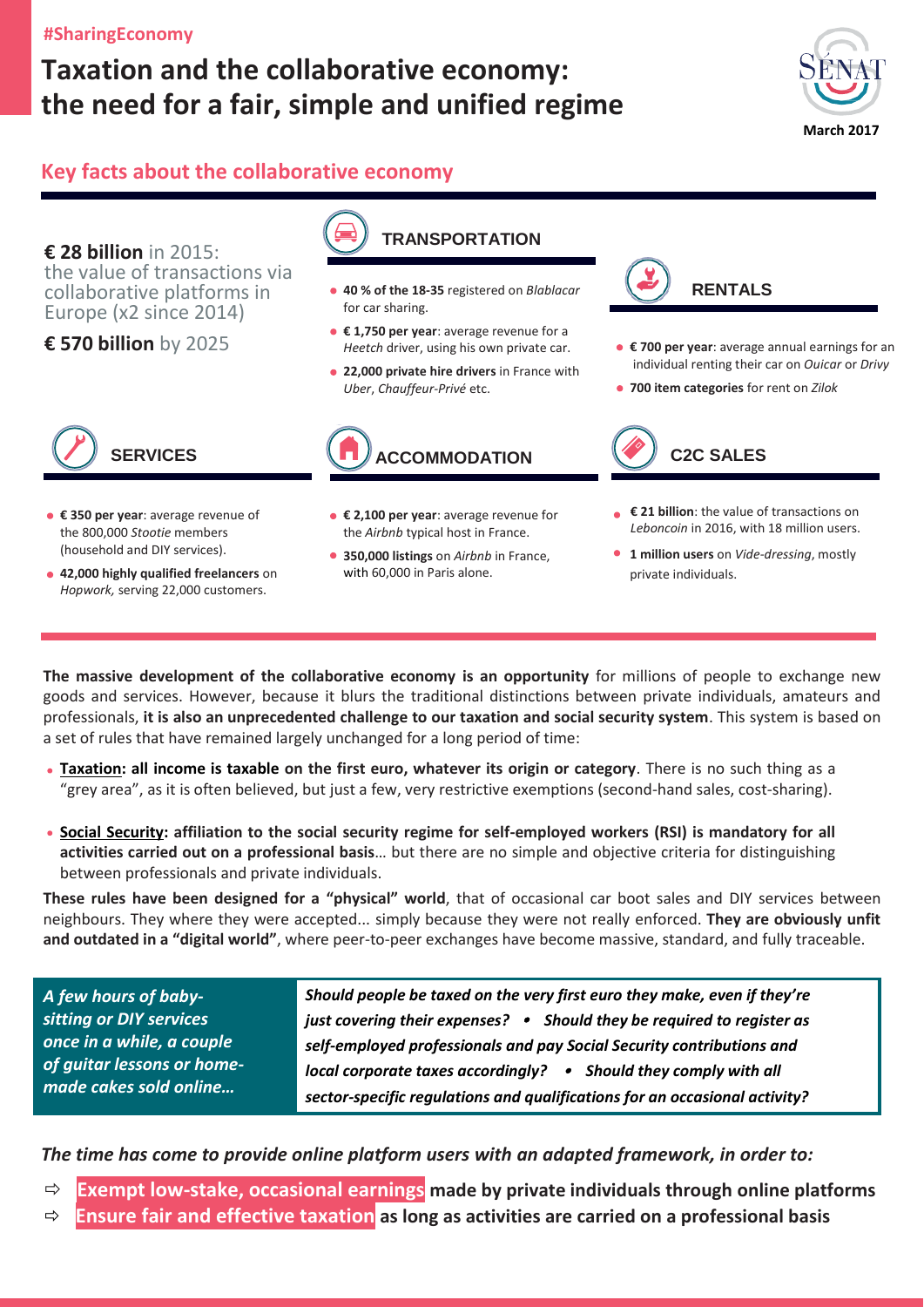# **A general exemption based on a single € 3,000 threshold**

**Establish a fixed tax allowance of EUR 3,000 on all income received by individuals via online platforms** and automatically reported by these platforms, so that occasional and secondary income can be exempted without creating any economic distortion. **For the first time, this single and simple criterion** will allow a distinction between private individuals and professionals. **The € 3,000 annual threshold corresponds to an additional revenue of € 250 per month or € 60 per week.**

# I earn **less than € 3,000 per year** through online platforms

**I am exempted from income tax**: my occasional and supplementary activities will no longer be taxed, while today each euro must in principle be declared.

through online platforms

- **I don't have to pay Social Security contributions:** whatever my activity, I am never regarded a professional **– unless I voluntarily choose to affiliate myself to the regime of the self-employed workers (RSI) or to the general regime, in order to benefit from social security protection.**
- I don't have any tax returns to fill or additional paperwork to do**. The automatic reporting scheme is a guarantee that I am**  compliant **with my tax obligations.**

**Ride-sharing, cost-sharing and second-hand sales** *are always non-taxable, even if the amount exceeds € 3,000*

**I can opt for the micro-entrepreneur regime,** if my gross annual income is lower than €82,800 per year (goods) or € 33,100 per year (services). Under these thresholds, I am not subject to VAT.

# I earn **more than € 3,000 per year** through online platforms

**I am subject to income tax, but I continue to benefit from a regressive tax advantage** as long as the  $\epsilon$  3,000 allowance remains a better option than the provisions of ordinary law (i.e. a proportional tax allowance of the "micro-BIC/micro-BNC" regimes). **I benefit from the € 3,000 tax allowance up to**:

- **€ 4,225 of annual income for sale of goods**  Handmade items in a virtual market place…
- **€ 6,000 of annual income for industrial and commercial services** DIY or gardening, passenger transportation, apartment or car rental…
- **€ 8,824 of annual income for intellectual and artistic services** Home schooling, yoga classes, graphic design, translation

**Beyond these thresholds, the tax advantage has no effect: I am on all my income, from the first euro, with the full application of ordinary rules. As a consequence, if my activity is carried on a professional basis, the first € 3,000 I make will not be exempted.**

**Depending on my activity, I could be regarded as a professional worker as regards Social Security**. In this case, I pay social security contributions and benefit from social security protection (medical care, pension).

**Note**: since 1 January 2017, affiliation to Social Security is mandatory from:

**€ 7,846 per year** for rental of assets (car, etc.) **€ 23,000 per year** for rental of furnished property.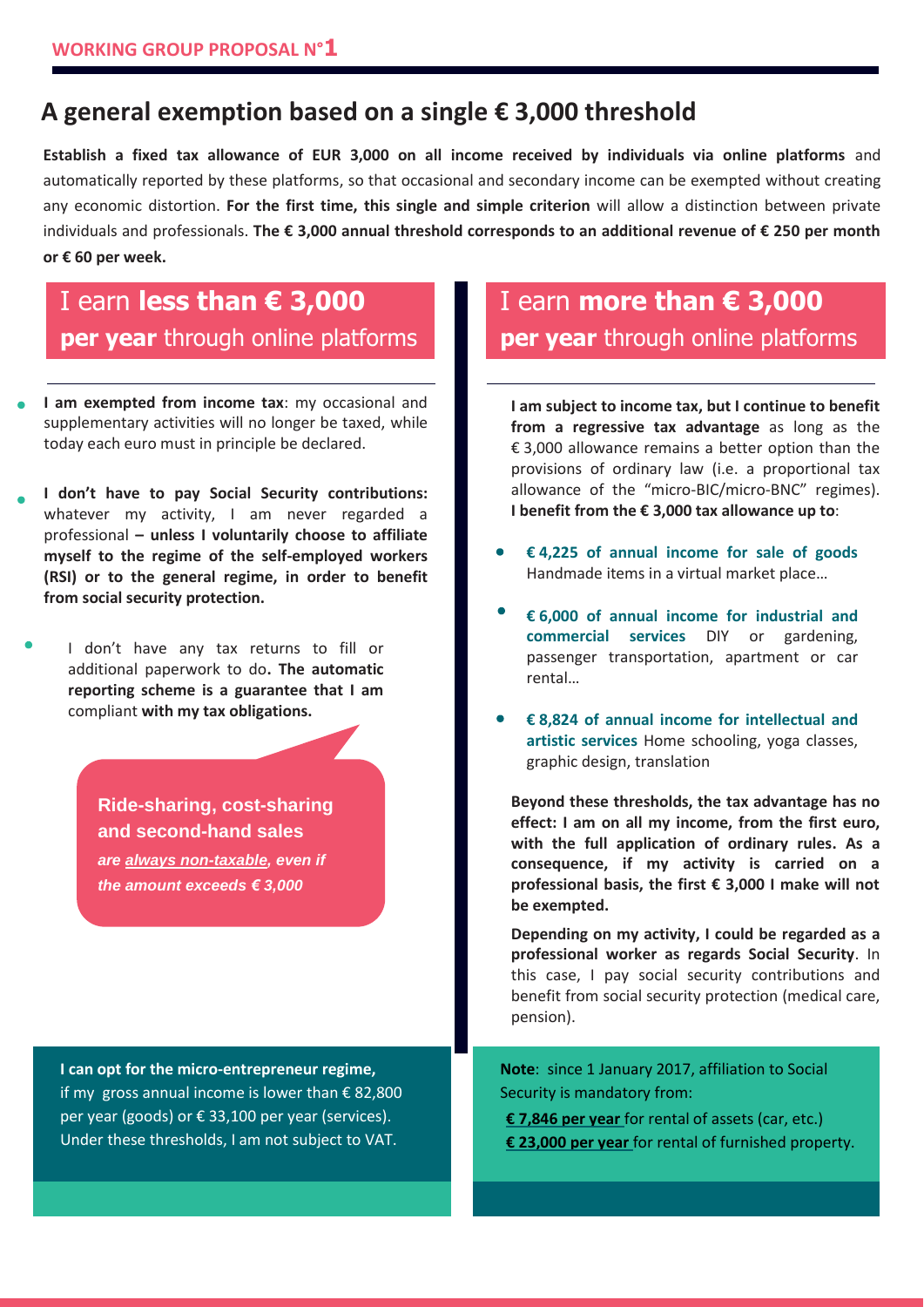# **An automatic income reporting system for platform users**

**To simplify paperwork for users, secure tax revenue for the State, and guarantee fair competition among professionals.**

### $\bullet$

**When registering on a platform, I agree that my revenue will automatically be reported to the tax administration. I provide my name and identification number, and nothing else.**

# *I agree that my earnings on the platform will be declared on my behalf to the tax authority.*

## **In return, I benefit from a fixed € 3,000 tax allowance on my taxable income from online platforms.**

 **NOTE: reporting my earnings does not necessarily imply that the income is taxable.** *I am exempted if I earn less than €3,000 per year on these online platforms, but also if I am not liable to income tax in general, or if my earnings are exempted because of their nature (second-hand sales, cost sharing).*

#### 2

**Once a year, the platform declares the gross amount of my earnings to the tax authority,** and the broad category of the revenue (sale of goods or provision of services).

#### €

**My total income from online platforms is reported on a pre-filled tax return**, just like that of employees. I can always change the information reported on the tax return.

#### $\boldsymbol{A}$

**If my total income from online platforms exceeds €3,000 per year, my tax is automatically calculated after application of the tax allowance**. My income is then taxed under ordinary rules, with a progressive tax rate depending on the total income of my household.

#### $\bullet$

**In the case of a Social Security affiliation, the platform can complete the registration process on my behalf and with my consent**. The platform can also collect my Social Security contributions and even my income tax if I choose the micro-entrepreneur regime (this regime implies a proportional tax rate instead of a progressive tax rate, which makes it possible for the platform to withhold the tax).

### **Automatic reporting: it's already working**







**In France**, *Airbnb* declares and collects "tourist tax" in Paris on behalf of hosts since 201 – and now in more than 50 cities. Automatic income reporting will enter into force in 2018 for Social Security and in 2019 for Income Tax.

**In Estonia**, the Tax Administration **In the United States**, online platforms signed an agreement with Uber to automatically report drivers' revenue. The system has been implemented since 2016 and should be extended to all platforms in 2018.

have to report amounts paid to their users through the 1099-K Form to the Internal Revenue Service, at the federal level.

Several cities, including San Francisco, also have similar obligations.